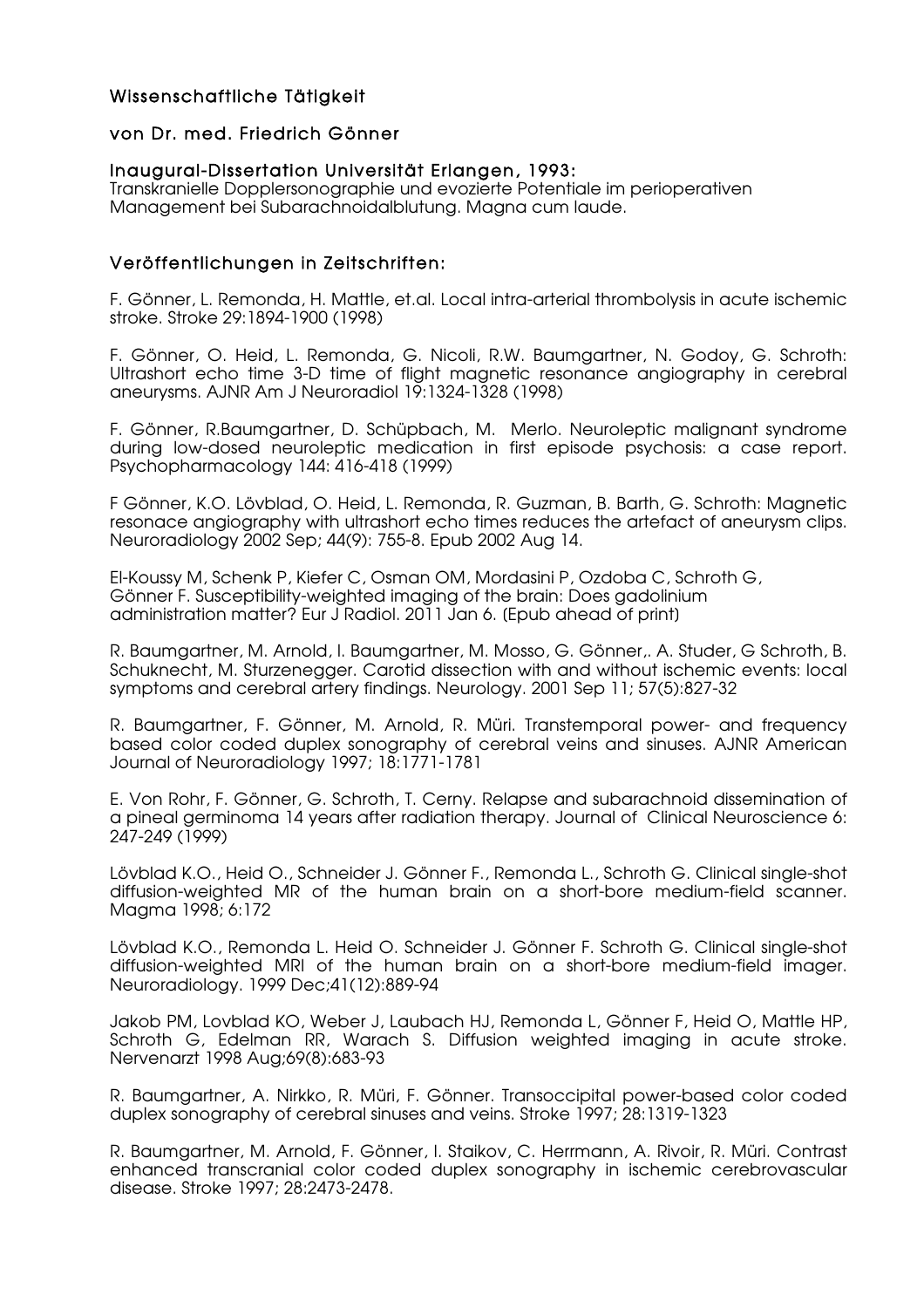Schuepbach D, Goenner F, Staikov I, Mattle HP, Hell D, Brenner HD: Temporal modulation of cerebral hemodynamics under prefrontal challenge in schizophrenia: a transcranial Doppler sonography study. Psychiatry Res. 2002 Oct 1; 115(3):155-70

Schuepbach D, Merlo MC, Goenner F, Staikov I, Mattle HP, Dierks T, Brenner HD. Cerebral hemodynamic response induced by the tower of Hanoi puzzle and the Wisconsin Card Sorting test. Neuropsychologia. 2002;40(1):39-53

R. Laumer, R. Steinmeier, F. Gönner, T. Vogtmann. Klinische Wertigkeit der Transkraniellen Dopplersonographie - Einfluß auf das Management der Subarachnoidalblutung ? Akt Neurol 16, 14-15 (1989).

R. Laumer, F. Gönner, T. Vogtmann, M. Günther. Stellenwert der Transkraniellen Dopplersonographie beim Management der Subarachnoidalblutung. Nervenheilkunde 8, 297-303 (1989).

R. Laumer, R. Steinmeier, F. Gönner, R. Fahlbusch, J. Schramm, M. Mück, B. Hinkelmann, M. Purucker: Perioperative Monitoring of Subarachnoid Hemorrhage: Transcranial Dopplersonography and Somatosensory evoked Potentials. Adv Neurosurg 19, 17-19 (1991).

R. Laumer, R. Steinmeier, F. Gönner, T. Vogtmann: Klinische Wertigkeit der Transkraniellen Dopplersonographie - Einfluß auf das Management der Subarachnoidalblutung ? Notfallmedizin 19, 41-47 (1991).

R. Laumer, R. Steinmeier, R. Priem, F. Gönner, T. Vogtmann, R. Fahlbusch: Transcranial Dopplersonography in the management of subarachnoid hemorrhage: Reliability of the method and clinical implications. J Cardiovasc Tech 9 (1991) .

R. Laumer, R. Steinmeier, F. Gönner, T. Vogtmann: Pathologische Geschwindigkeiten im transkraniellen Dopplersonogramm nach Subarachnoidalblutung ohne neurologische Defizite - Auswirkung des Einsatzes von Kalzium-Antagonisten ? Jahrbuch der Neurochirurgie, 5-11, (1992).

R. Laumer, R. Steinmeier, F. Gönner, T. Vogtmann, R. Priem, R. Fahlbusch: Cerebral hemodynamics in subarachnoid hemorrhage evaluated by Transcranial Dopplersonography - Part 1: Reliability of flow velocities in clinical management. Neurosurgery 33, 1-8, 1993.

M.E. Mück, F. Gönner, R.D. Bauer: Die Doppler-sonographische Kontrolle irnversorgender Gefäße unter Ergometerbelastung - Eine Methode zur Überprüfung der Autoregulationsfähigkeit des Zerebrovaskulums. Ultraschall Klin Prax 8: 126-130. 1993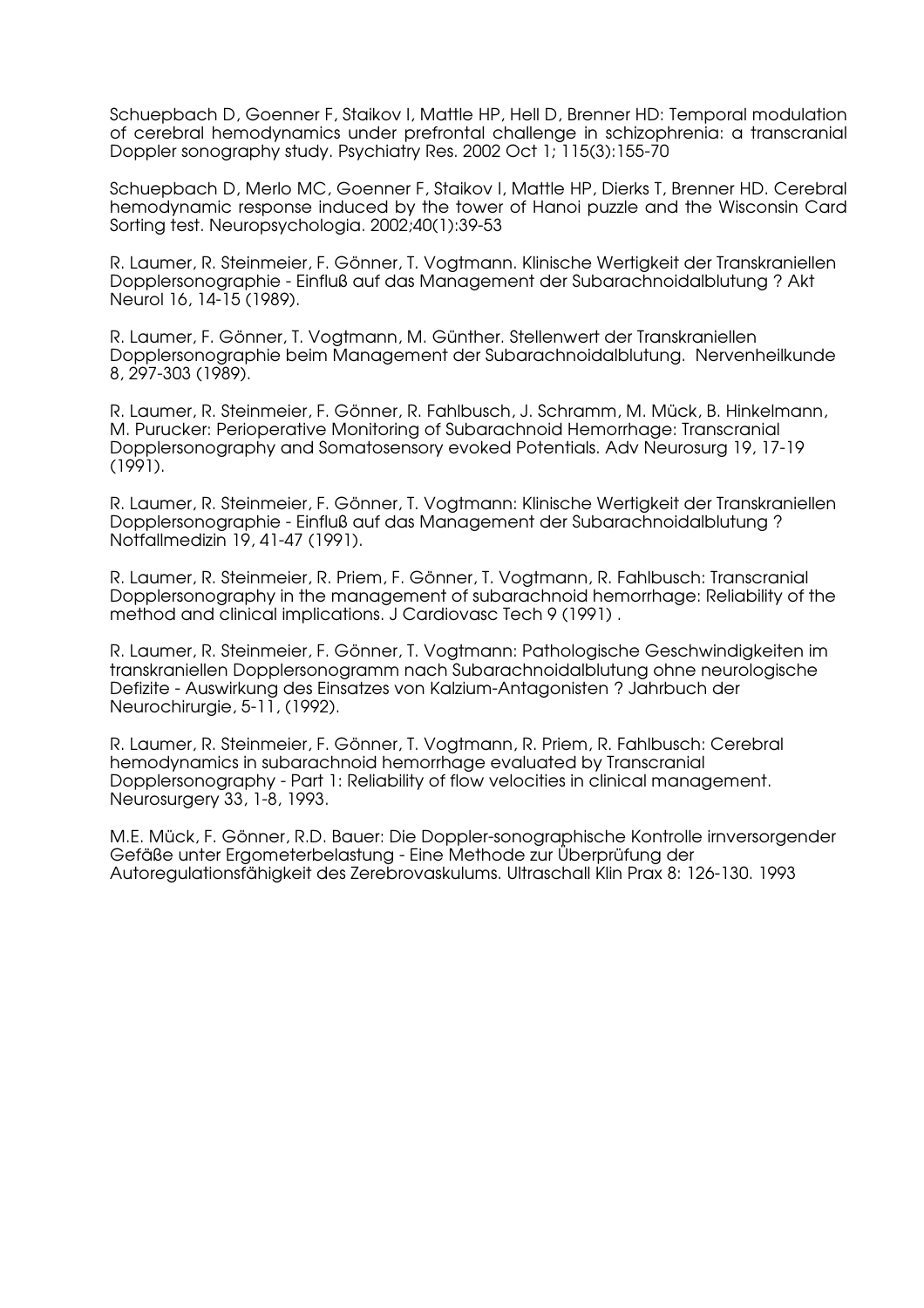## Vorträge, Posterpräsentationen, Kongressbände:

*Gönner F.*, Remonda L., Mattle H., Schroth G. Lokale intraarterielle Fibrinolyse beim aktuen ischämischen Schlaganfall. 2nd Swiss Stroke Meeting, 2. Tagung der Zerebrovaskulären Arbeitsgruppe der Schweiz, Inselspital

*F. Gönner,* O. Heid, G. Nicoli, L. Remonda, G. Schroth, R. W. Seiler: Ultrashort T<sub>F</sub> time of flight magnetic resonance angiography improves the follow-up of intracranial aneurysms treated with Guglielmi detachable coils.11th international congress of neurological surgery. Amsterdam 6.-11.Juli, 1997 (Posterpräsentation, Kongressband)

*F. Gönner,* L. Remonda, K.O. Lövblad, H. Mattle, G. Schroth: Local intraarterial fibrinolysis in acute ischemic stroke: preliminary experience in 39 cases. Neuroradiology 39 (suppl. 1): 44 (1997)

*F. Gönner*, A. Lukes, R.W. Seiler: Clinical aspects and operative results of foramen magnum decompression and obex plugging in patients with Chiari Malformation and syringomyelia. Joint Meeting of the Belgian, Hellenic & Swiss Neurosurgical Societies. Athens, 15.-18-May 1996.

Ozdoba C., Gönner F., Baumgartner R., Schroth G. Long-Term Follow-Up of Internal Carotid Artery Dissection: A Prospective MR Study. American Society of Neuroradiology Annual Meeting. USA-Philadelphia, 18.-21. Mai 1998

R. Baumgartner, F. Gönner, G. Schroth. Transcranial color-coded duplex sonography in the follow-up of cerebral aneurysms trated with Guglielmi detachable coils. Neuroradiology 1996;38:(suppl 2)133.(Posterpräsentation)

Heid O., Gönner F*.*, Schroth G. Stochastic Functional MRI. Third International Conference on Functional Mapping of the Human Brain DK-Copenhagen, 19.-23. Mai 1997. Abstract: NeuroImage 1997; 5:76

Schroth G., Gönner F., Remonda L, Lövblad K.-O., Mattle H. Local intraarterial fibrinolysis in acute ischemic stroke: preliminary experience in 39 cases. World Federation of Interventional and Therapeutic Neuroradiology, ASITN/WFITN, 2nd Scientific Conference USA-New York, 12.-16. September 1997. Abstract: Book of Abstracts, p 44

Lövblad K.O., Heid O., Schneider J., Gönner F. Remonda L., Schroth G. Clinical single-shot diffusion-weighted MR of the human brain on a short-bore medium-field scanner. 15th Annual Meeting European Society for Magnetic Resonance in Medicine and Biology,CH-Genf, 17.-20. September 1998. Abstract: Magma 1998; 6:172R.

Laumer, R. Steinmeier, R. Priem, F. Gönner: Diskrepanz zwischen TCD-Befunden und Neurostatus bei Subarachnoidalblutungen - Grenzen der Methode ? 33. Jahrestagung der Deutschen EEG-Gesellschaft, Hamburg, 29.9.-1.10. 1988

R. Laumer, R. Steinmeier, R. Priem, F. Gönner, B. Hinkelmann, M. Purucker: Perioperative Monitoring of aneurysmal subarachnoid hemorrhage by Transcranial Dopplersonography and Somatosensory evoked Potentials. 2nd International Conference on Transcranial Doppler Sonography, Salzburg, 27.-30.11.1988

R. Laumer, R. Priem, T. Vogtmann, F. Gönner: Klinische Wertigkeit der Transkraniellen Dopplersonographie - Einfluß auf das Management der Subarachnoidalblutung ? AG Neurologische Intensivmedizin, Erlangen, 26.-28.1.1989

R. Laumer, R. Steinmeier, R. Priem, F. Gönner, T. Vogtmann, R. Fahlbusch: Transcranial Dopplersonography in the Management of Subarachnoid Hemorrhage: Reliability of the method and clinical implications. 5th International Symposium on Transcranial Doppler, Cerebral blood flow and other modalities, San Francisco, 18.-21.2.1991. Kongreßband, 28 (1991).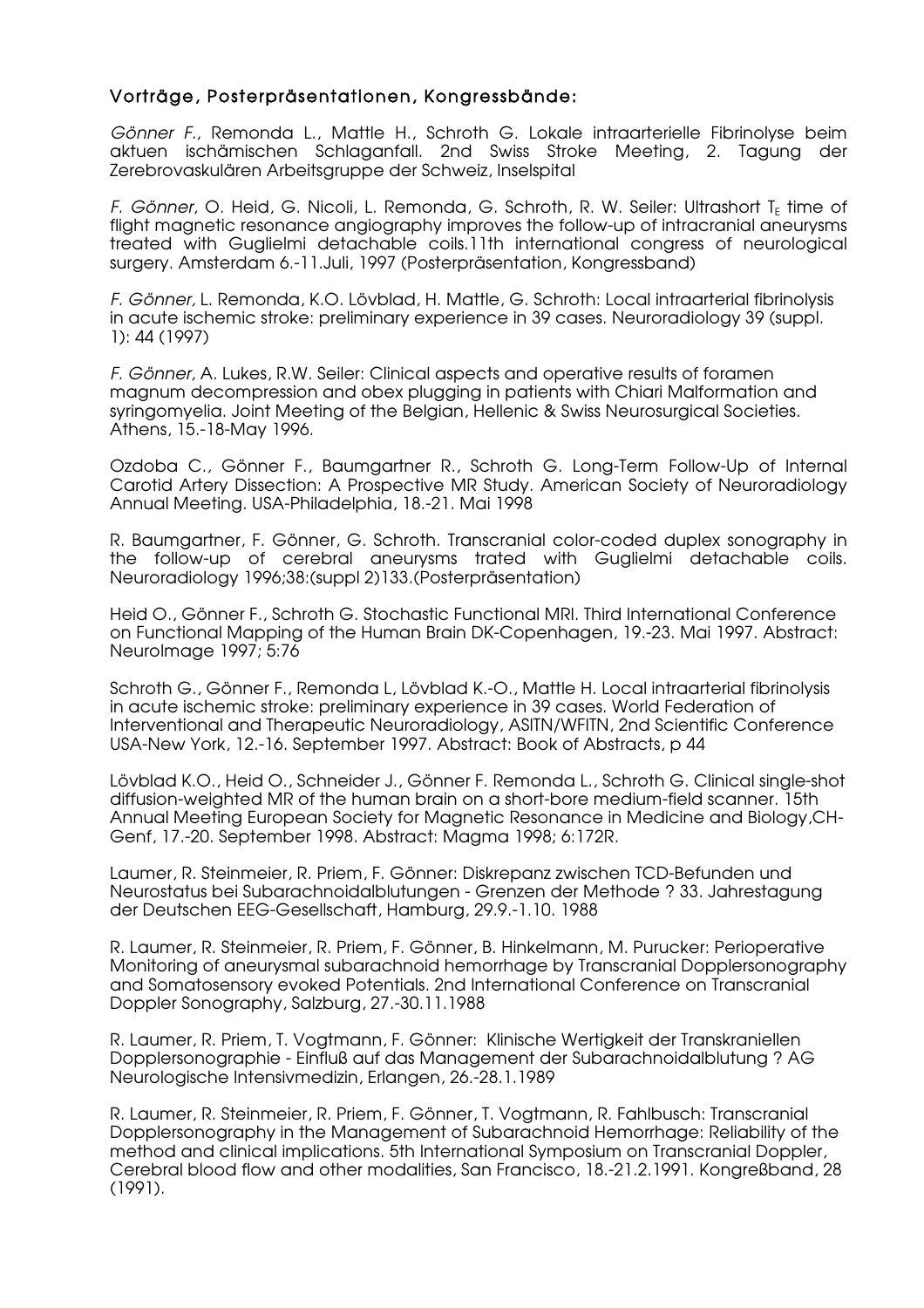R. Laumer, T. Vogtmann, F. Gönner, R. Steinmeier, R. Fahlbusch: Timing of aneurysm surgery - Indication and reliability of Transcranial Dopplersonography. Kongreßband, 9th European Congress of Neurosurgery, Moskau, 187 (1991).

R. Laumer, R. Steinmeier, F. Gönner, R. Fahlbusch, J. Schramm, M. Mück, B. Hinkelmann, M. Purucker: Perioperatives Monitoring nach SAB in der Kombination von transkranieller Dopplersonographie und somatosensorisch evozierten Potentialen. 41. Jahrestagung der D Ges f Neurochirurgie, Düsseldorf, 27.-30.5.1990

R. Laumer, R. Steinmeier, R. Priem, F. Gönner, T. Vogtmann, R. Fahlbusch: Transcranial Dopplersonography in the management of subarachnoid hemorrhage: Reliability of the method and clinical implications. 5th International Symposium on Intracranial Hemodynamics, San Francisco, 18.-20.2. 1991

R. Laumer, F. Gönner, J. Romstöck, B. Hinkelmann, R. Steinmeier: SEP-Monitoring und transkranielle Dopplersonographie nach Subarachnoidalblutung. 5. Arbeitstagung der Arbeitsgruppe Neurophysiologie der DGN, Frankfurt, 19.-20.4.1991

R. Laumer, T. Vogtmann, F. Gönner, R. Steinmeier, R. Fahlbusch: Timing of aneurysm surgery - Indication and reliability of Transcranial Dopplersonography. 9th European Congress of Neurosurgery, Moskau, 24.-28.6.1991

M.E. Mück, F. Gönner, B.G. Steinhäuser, R.D. Bauer: Die Dopplersonographische Kontrolle hirnversorgender Gefäße unter Ergometerbelastung: Eine Methode zur Überprüfung der Autoregulationsfähigkeit des Cerebrovasculums ? Ultraschalldiagnostik 1992, Drei-Länder-Treffen Karlsruhe, 21.-24. Oktober 1992

*F. Gönner*, K.O. Lövblad, B. O´Callaghan, G. Schroth, R. Müri. Diffusion weighted MRI of ischemic "one-and-a-half" syndrome. ECR 1999, Wien. Poster Präsentation Nr. 11-021.

*F. Gönner*, I. Staikov, C. Herrmann, M. Sturzenegger, H. Mattle, R. Baumgartner. Doppler flow velocities of the extracranial carotid arteries - reference values. ECR 1999, Wien. Poster Präsentation Nr. 15-015.

*F. Gönner,* K. Reisner. Postirradiation Osteitis of the Facial Skull and Skull Base. ECR 1999, Wien. Poster Doppel-Präsentation Nr. 8-034 und 8-035. *Certificate of appreciation*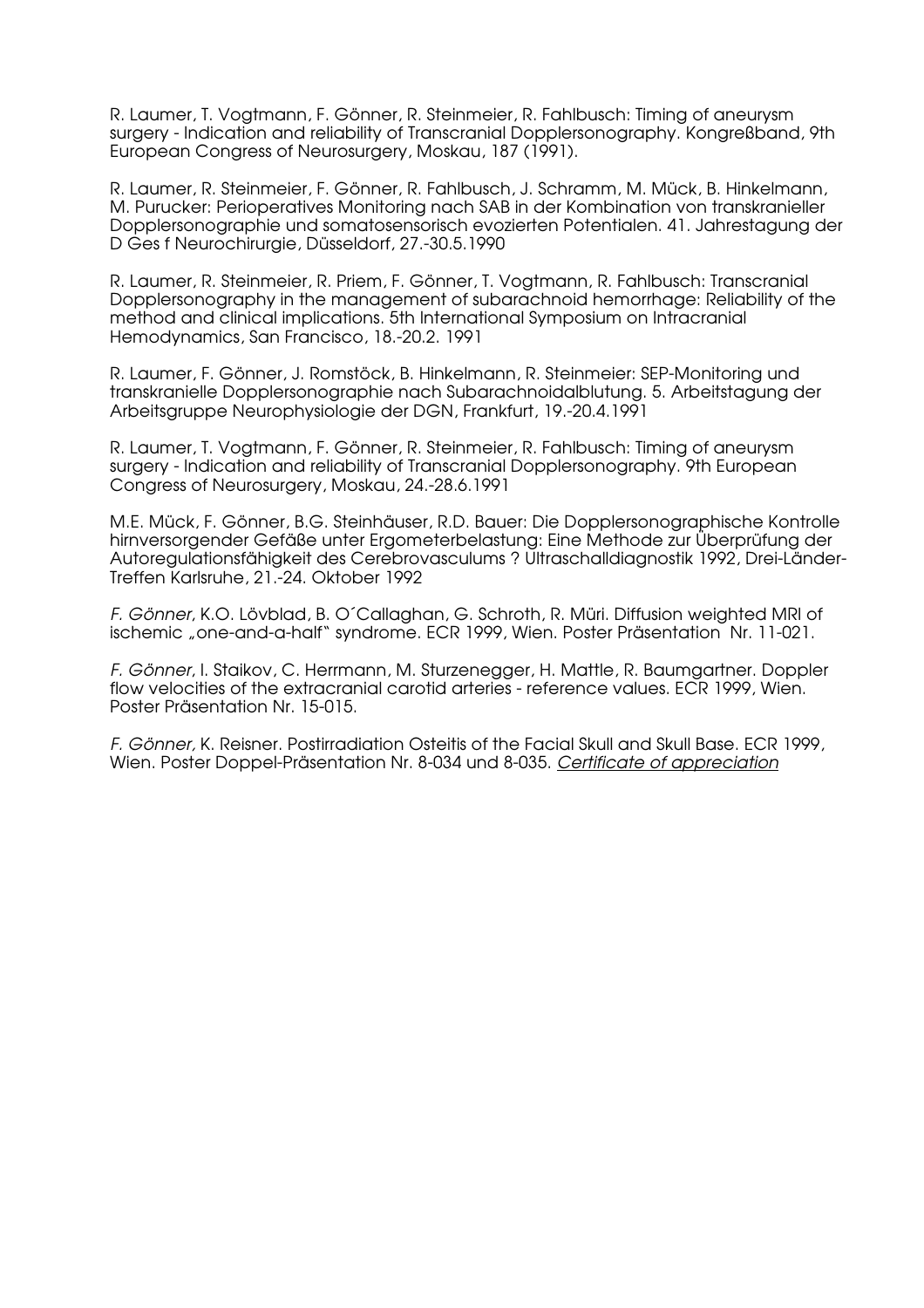### Allgemeine Fachvorträge und Weiterbildungen Radiologie und Neuroradiologie

*F. Gönner: CT-Urographie. Philips User Meeting. 26.10.2006, Winterthur.*

*F. Gönner: Faszination Radiologie. Öffentlicher Publikumsvortrag am 24.11.2003, Kantonsspital Olten.*

*F. Gönner: Radiologie des Handgelenkes. Fortbildung Ergotherapie. 8.5.2007. Kantonsspital Olten*

*F. Gönner :Digitale Informationstechnik. Fortbildung für MTRA 9.5.2006, Kantonsspital Olten*

*F. Gönner: Offene Magnetresonanztomografie am Kantonsspital Olten, 6.2.2003, Kantonsspital Olten*

*F. Gönner: Die Faux-Profil Aufnahme n. Lequesne. Fortbildung für MTRA, 12.9.2006, Kantonsspital Olten*

*F. Gönner: Notfall Abdomen: Möglichkeiten und Grenzen von Ultraschall und CT. MEDGES Basel, 27.11.2008*

*F. Gönner: MRT bei endokriner Orbitopathie. Kantonsspital Olten, 22.11.2004, Kantonsspital Olten*

*F. Gönner: MRT des Neurocranium – eine Einführung. Workshop SGIM 10.11.2005*

*F. Gönner: MRT und CT in der Gynäkologie – Adnexbefunde. Kantonsspital Olten, 22.11.2004*

*F. Gönner, R. Rahimi, B. Abdullahu: Temporomandibulargelenk – Radiologie: 18.5.2006, Kantonsspital Olten*

*F. Gönner: MRT der cerebralen Ischämie. 30.09.2004,Fortbildung Medizin, Kantonsspital Olten*

*F. Gönner: MRT in der Chirurgie. 8.10.2003, Fortbildung Chirurgie, Kantonsspital Olten*

*F. Gönner: MRT in der Orthopädie.7.5.2005, Fortbildung Orthopädie, Kantonsspital Olten.* 

*F. Gönner: MRT des Neurocranium. Fortbildung Anästhesie 31.8.2006, Kantonsspital Olten.*